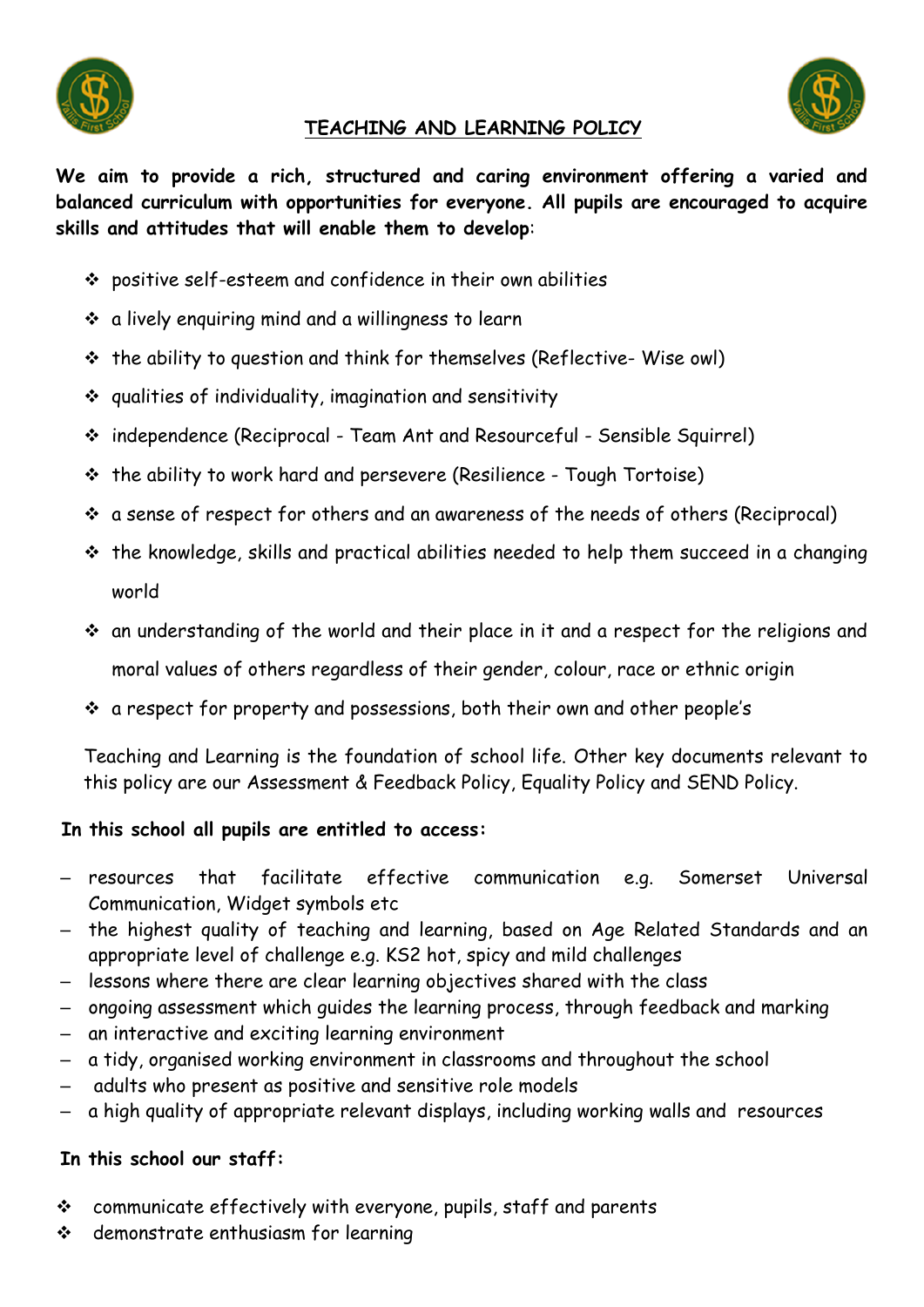- $\div$  plan appropriately and prepare thoroughly
- use entry questions or activities to assess prior learning
- $\div$  feed back to the learner appropriately
- understand the needs of individuals in the class
- ensure classrooms are well organised
- contribute to all aspects of school life
- set appropriate and consistent boundaries for behaviour
- are supportive and co-operative to colleagues
- make learning enjoyable and have a sense of humour
- like and respect children
- ensure all children access Age Related Standards work through differentiation and support
- have a sound knowledge base for their key stage
- are effective listeners
- provide a stimulating learning environment
- have high expectations of all pupils
- are flexible

## **In this school a good lesson:**

- o is motivating, enjoyable and engaging for everyone
- o is well planned and prepared
- o has a clear objective, which the children understand
- o is planned and organised to cater for all abilities
- o is varied, interesting and challenging
- o encourages questioning and creativity
- o uses the children's enthusiasm and interests
- o is well paced
- o demonstrates progression, building on previous experience.
- o has appropriate resources
- o takes place in a secure environment
- o uses a variety of teaching strategies as appropriate to the task
- o gives children the opportunity to discuss and evaluate their learning
- o incorporates our school Building Learning Power principles